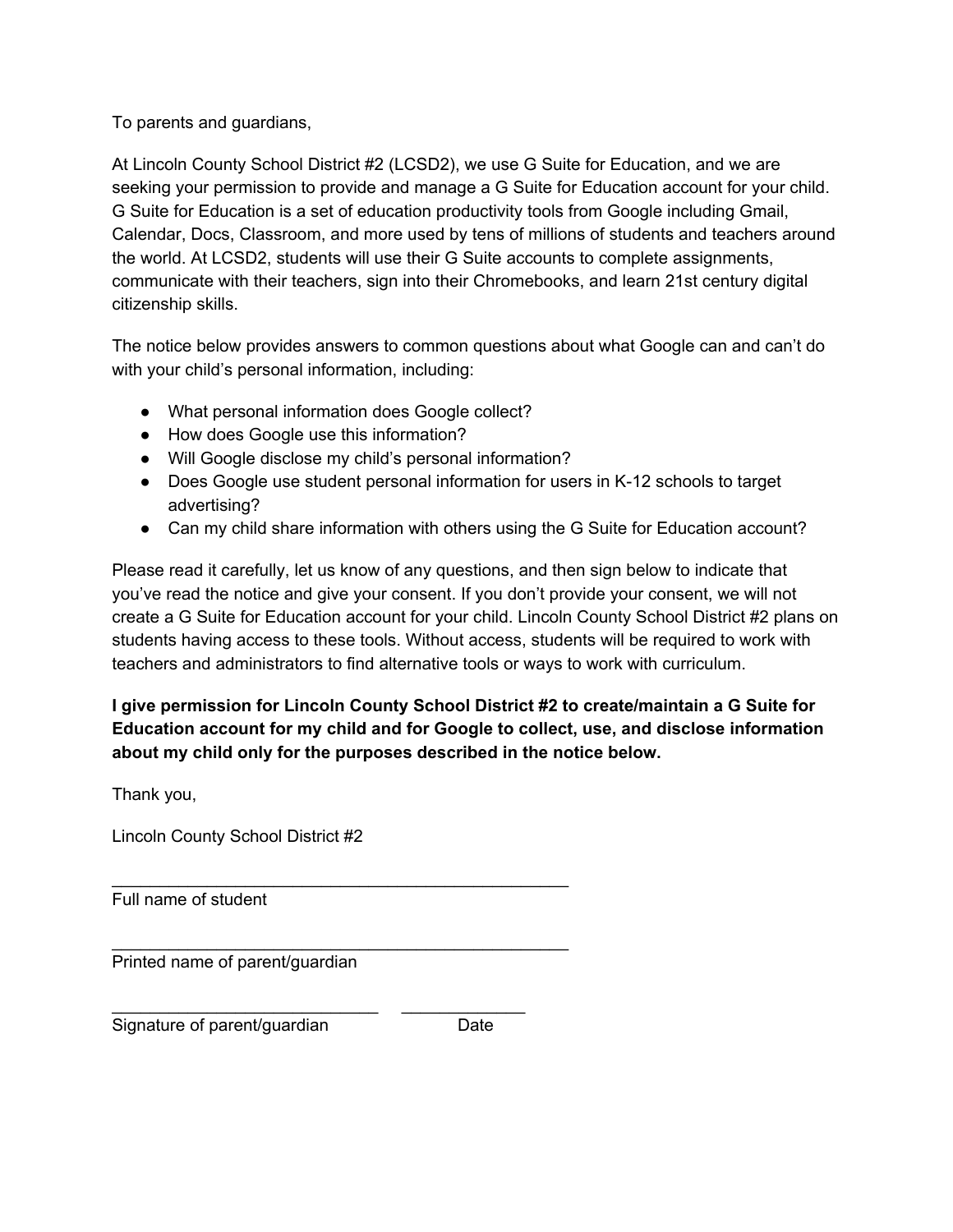# **G Suite for Education Notice to Parents and Guardians**

This notice describes the personal information we provide to Google for these accounts and how Google collects, uses, and discloses personal information from students in connection with these accounts.

Using their G Suite for Education accounts, students may access and use the following "Core Services" offered by Google (described a[t](https://gsuite.google.com/terms/user_features.html) [https://gsuite.google.com/terms/user\\_features.html\)](https://gsuite.google.com/terms/user_features.html):

- Gmail
- Google+
- Calendar
- Chrome Sync
- Classroom
- Cloud Search
- Contacts
- Docs, Sheets, Slides, Forms
- Drive
- Groups
- Hangouts, Hangouts Chat, Hangouts Meet, Google Talk
- Jamboard
- Keep
- Sites
- Vault

In addition, we also allow students to access certain other Google services with their G Suite for Education accounts. Specifically, your child may have access to the following **"Additional Services"**:

Google provides information about the information it collects, as well as how it uses and discloses the information it collects from G Suite for Education accounts in its G Suite for Education Privacy Notice. You can read that notice online a[t](https://gsuite.google.com/terms/education_privacy.html)

[https://gsuite.google.com/terms/education\\_privacy.html](https://gsuite.google.com/terms/education_privacy.html) You should review this information in its entirety, but below are answers to some common questions:

#### **What personal information does Google collect?**

When creating a student account, Lincoln County School District #2 may provide Google with certain personal information about the student, including, for example, a name, email address, and password. Google may also collect personal information directly from students, such as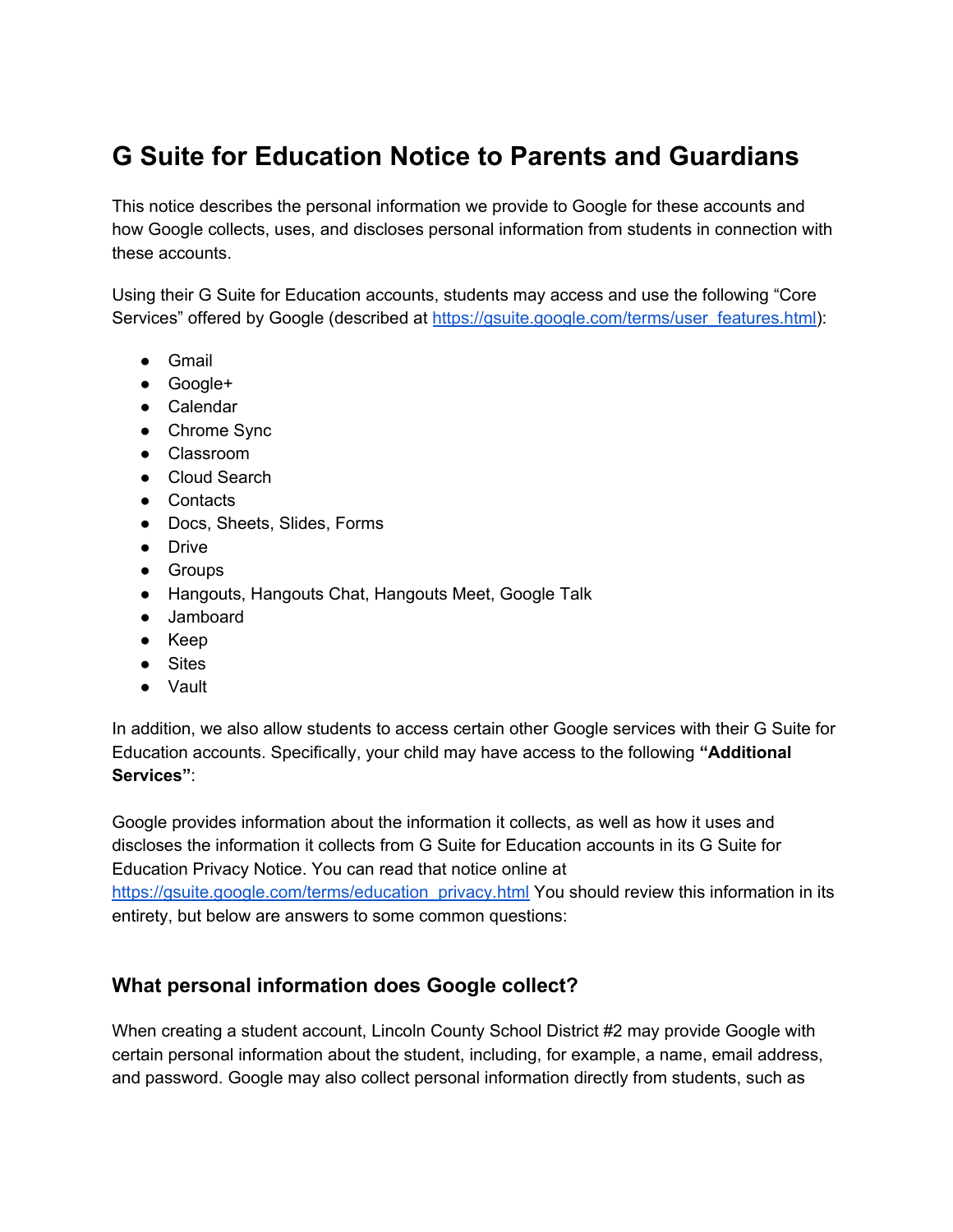telephone number for account recovery or a profile photo added to the G Suite for Education account.

When a student uses Google services, Google also collects information based on the use of those services. This includes:

- device information, such as the hardware model, operating system version, unique device identifiers, and mobile network information including phone number;
- log information, including details of how a user used Google services, device event information, and the user's Internet protocol (IP) address;
- location information, as determined by various technologies including IP address, GPS, and other sensors;
- unique application numbers, such as application version number; and
- cookies or similar technologies which are used to collect and store information about a browser or device, such as preferred language and other settings.

## **How does Google use this information?**

In G Suite for Education **Core Services**, Google uses student personal information to provide, maintain, and protect the services. Google does not serve ads in the Core Services or use personal information collected in the Core Services for advertising purposes.

In Google Additional Services, Google uses the information collected from all Additional Services to provide, maintain, protect and improve them, to develop new ones, and to protect Google and its users. Google may also use this information to offer tailored content, such as more relevant search results. Google may combine personal information from one service with information, including personal information, from other Google services.

# **Does Google use student personal information for users in K-12 schools to target advertising?**

No. For G Suite for Education users in primary and secondary (K-12) schools, Google does not use any user personal information (or any information associated with an G Suite for Education Account) to target ads, whether in Core Services or in other Additional Services accessed while using an G Suite for Education account.

# **Can my child share information with others using the G Suite for Education account?**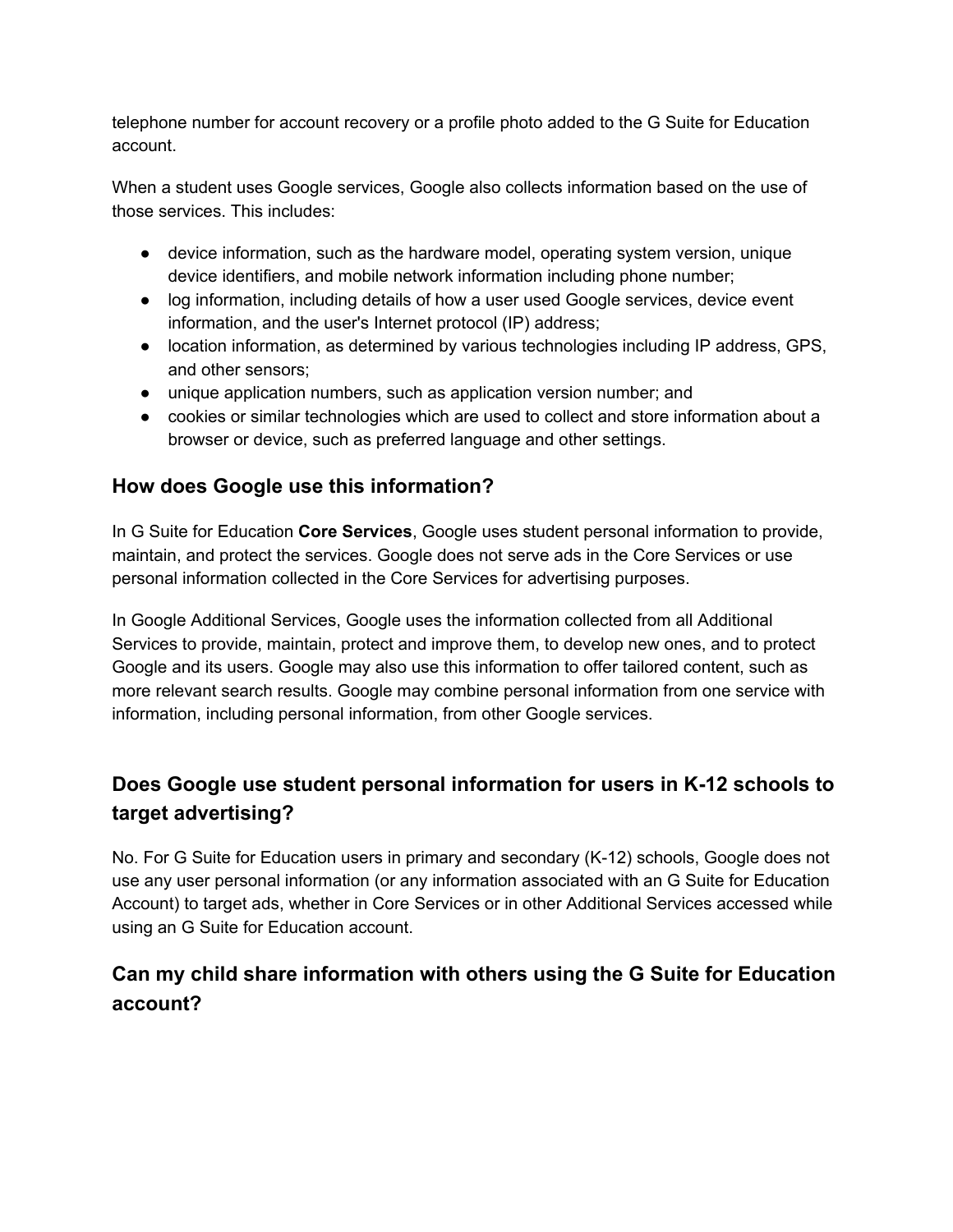We may allow students to access Google services such as Google Docs and Sites, which include features where users can share information with others or publicly. When users share information publicly, it may be indexable by search engines, including Google.

### **Will Google disclose my child's personal information?**

Google will not share personal information with companies, organizations and individuals outside of Google unless one of the following circumstances applies:

- **With parental or guardian consent.** Google will share personal information with companies, organizations or individuals outside of Google when it has parents' consent (for users below the age of consent), which may be obtained through G Suite for Education schools.
- **With LCSD2.** G Suite for Education accounts, because they are school-managed accounts, give administrators access to information stored in them.
- **For external processing.** Google may provide personal information to affiliates or other trusted businesses or persons to process it for Google, based on Google's instructions and in compliance with the G Suite for Education privacy notice and any other appropriate confidentiality and security measures.
- **For legal reasons.** Google will share personal information with companies, organizations or individuals outside of Google if it has a good-faith belief that access, use, preservation or disclosure of the information is reasonably necessary to:
	- meet any applicable law, regulation, legal process or enforceable governmental request.
	- enforce applicable Terms of Service, including investigation of potential violations.
	- detect, prevent, or otherwise address fraud, security or technical issues.
	- protect against harm to the rights, property or safety of Google, Google users or the public as required or permitted by law.

Google also shares non-personal information -- such as trends about the use of its services - publicly and with its partners.

#### **What choices do I have as a parent or guardian?**

First, you can consent to the collection and use of your child's information by Google. If you don't provide your consent, we will not create a G Suite for Education account for your child, and Google will not collect or use your child's information as described in this notice.

If you consent to your child's use of G Suite for Education, you can access or request deletion of your child's G Suite for Education account by contacting Lincoln County School District #2. If you wish to stop any further collection or use of your child's information, you can request that we use the service controls available to limit your child's access to features or services, or delete